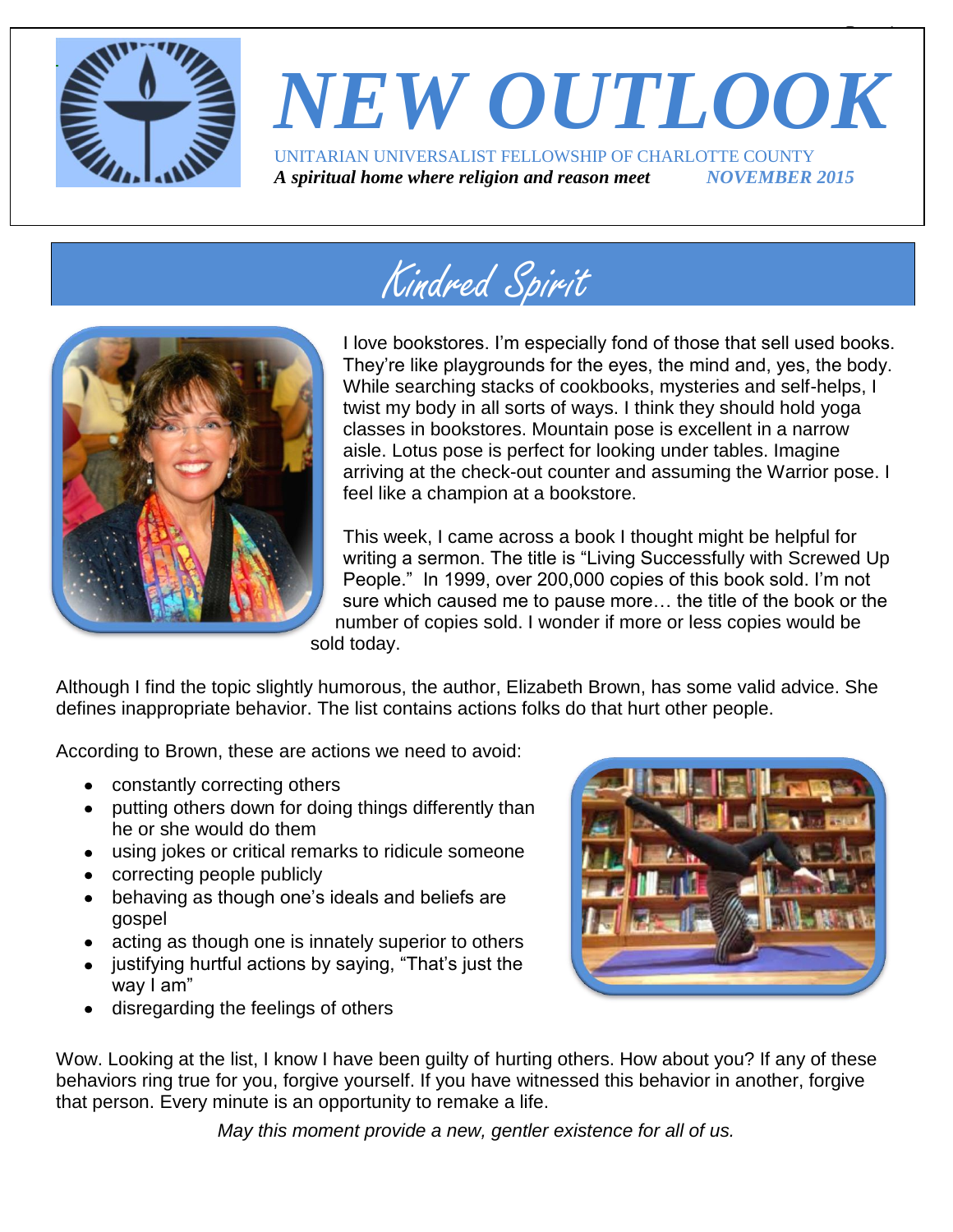

### Dear Members and Friends of UUFCC,

I begin my first letter to you as interim President of the Board of Trustees in a spirit of thanksgiving. I am so grateful for the dedication, energy, and talents of our immediate past president, Dr. MaryHolly Allison. MaryHolly served on the Board of Trustees for a decade, as trustee, treasurer, and for four years as president. Her contributions are and will be reflected in every facet of our thriving Fellowship. It is a joy to build on such a solid foundation.

As I consider our challenges, I have a sustained sense of optimism. Our professional staff offers us so many strengths and resources. Our energetic, multi-talented minister, Rev. Amy Kindred, consistently calls us to growth in faith and service. Our highly skilled Office Administrator,

Chris McCoy, is a problem solving magician. Issues related to growth and the nurturance of new members are being addressed through procedures and activities developed by Diane Allen-Harkins. Diane's contributions will continue to expand under the leadership of our new, part-time Membership Coordinator, Joani Mountain. Finally, after years of solitary but consistent service in the area of children's religious education, Steve Pollard and Valerie Page are receiving support from our new part-time Life Span Religious Education Coordinator, Marty Wilmer. The music program developed over the past year under the direction of Brenda Morris amazed me. Brenda and Casey will be missed so much. But we are hunting for a new choir director/pianist and are committed to maintaining and expanding this vital aspect of our worship.

Another reason for my gratitude stems from the number of you who are willing to assume leadership roles. During this period of board vacancies, the Nominating Committee discovered that there are numerous folks who would run for the board in April. Doug Kennedy is assisting our brilliant treasurer, Bob Taylor. A Facilities Options Steering Committee facilitated by Bob Taylor suddenly took form and evidence of their work is on the sanctuary walls. Check it out and attend the town meeting on November 1<sup>st</sup>. Thank you Mary Wolff, Gustavo Reynoso, Regina Renner, and Frank Wilmer. Of course their work is being built upon the significant contributions of our previous Long Term Planning Committee under the direction of Linda Levin. Bless Cheryl Lee for agreeing to serve as a trustee and Joseph Fenty for taking my place as secretary.

Don't forget to vote on the "Black Lives Matter" banner on Dec.  $6<sup>th</sup>$  and I'm speaking on my UU journey on Nov. 15<sup>th</sup> during the service. Surely, you won't want to miss that ;-)

Dear Ones, let us never take one another or what we can create together for granted.

In faith,

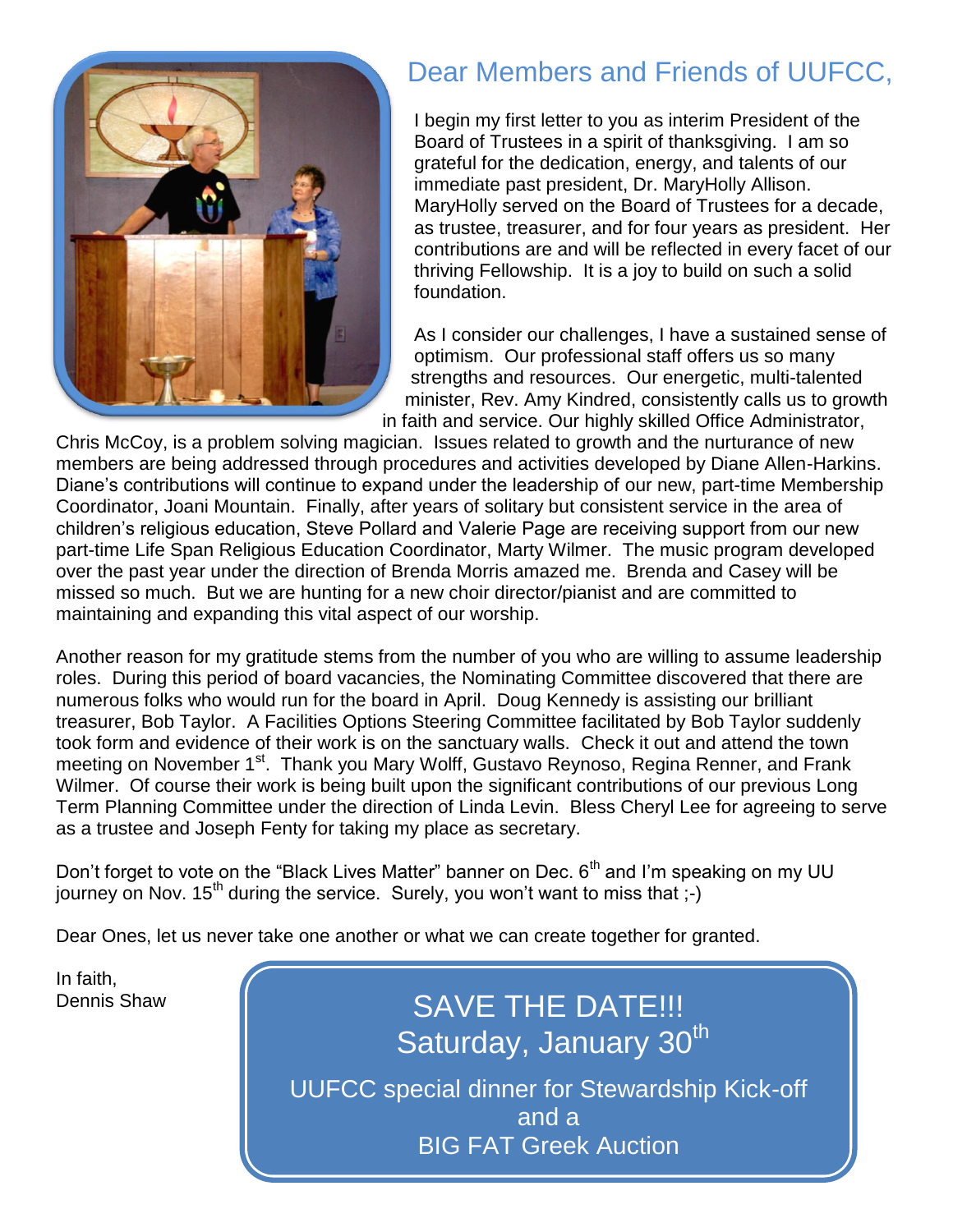

**9:15 a.m.** Conversation among Friends **9:30 a.m.** – Choir Practice **10:30 a.m.** – Worship Service Coffee Hour following Worship



### Theme: "Reverence"

November 1 **In Praise of Plants** Rev. Amy Kindred



Traditional Native Peoples of the Americas value plants. They are important components of art, music, ceremony and symbolism. Join us as we express reverence for plant life.

#### November 8 **Three Days Before Diwali** Rev. Amy Kindred

*In darkness, light exists, do not gaze with darkened vision. In light, darkness exists, do not gaze with bright vision. Light and darkness create an opposition, but depend on each other....(*Sekito Zenji)





Today, just three days before the Hindu holiday known as Diwali, we celebrate light with movement and song.

November 15 **Bread of Life** Rev. Amy Kindred



Do you know the origin of the word "companion?" It is derived from *com* meaning "together" and *panis* meaning "bread." Therefore, a companion is someone who shares your bread. Bread has a rich and fascinating history. Join us as we revere a staple of human life.

### November 22 **We Gather Together: Stories Behind the Hymns** Rev. Amy Kindred

Part of the power of a Sunday service is the incorporation of hymns. We don't mind if you sing like a songbird or squawk like a duck, we have reverence for the many voices and the varied stories behind the music. *(Today, we'll pass out "*Guest at Your Table" *boxes.)*





### November 28 **The Belief in Becoming** Howard Goldson

UUFCC friend and currently featured artist will share his ideas about the heresy of a world in which ultimate meaning is denied.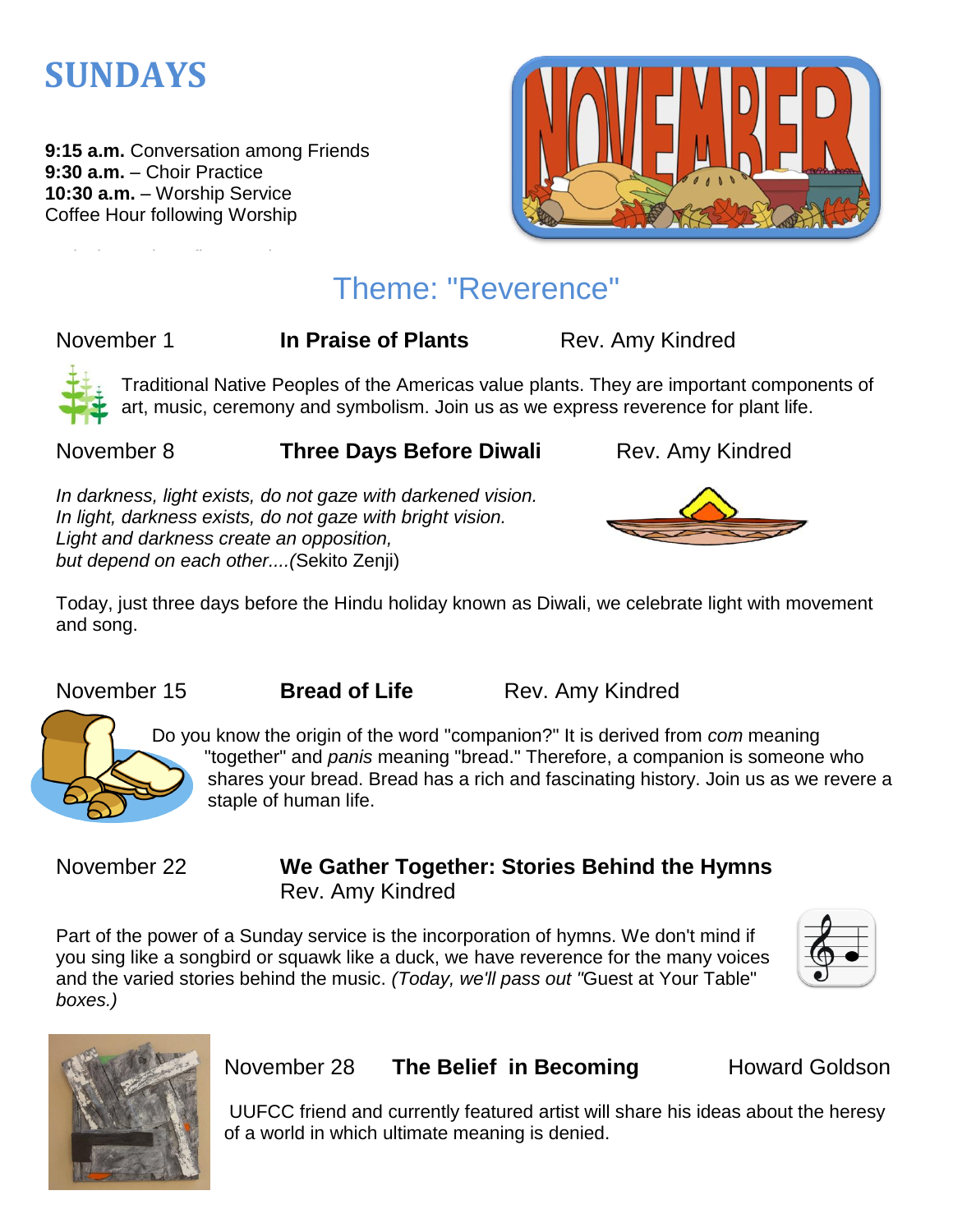

# RE-flections

I would like to thank all of the RE Teachers and Child Care Providers for their help. We have Malik and Ashley working with our youngest children. Steve and Valerie Pollard teach our Elementary group. The Middle School/High School teachers are: Phil Brown, Jennifer Rose, Chrissy McCoy,

and Gene Maresca. I am thrilled to have such a wonderful group working with our children.

The theme for October was "Ancestors Alive." The Elementary class learned some UU history, starting with Michael Servetus. They created a tree with the names of some of the ancestors to reflect our roots. The MS/HS group discussed Susan B. Anthony and UNICEF Day.

Looking ahead to November, the theme is Gratitude. The students will be distributing Guest at Your Table boxes during the service on November 22. Plans are in the works for students to participate in a play and a bell choir for Christmas. More information will be coming.

All had a fabulous time at the First Annual Halloween/Octoberfest. The event was well attended by all age groups; we had about 30 in attendance including about a dozen children. We enjoyed a cookout, several crafts, decorated cookies, watched \*It's the Great Pumpkin, Charlie Brown\*, looked at the moon through a telescope, and made S'mores on a campfire. Thanks to Sue Taylor for helping the kids make glowing eyes to hide in the bushes. Oh, and the marshmallow catapult was a smashing success! A big thank you to the Men's Group for their help with the party. It was their idea, and they set up the grill, fire pit, catapult, and telescope.





Faithfully, Marty Wilmer, Lifespan Development Coordinator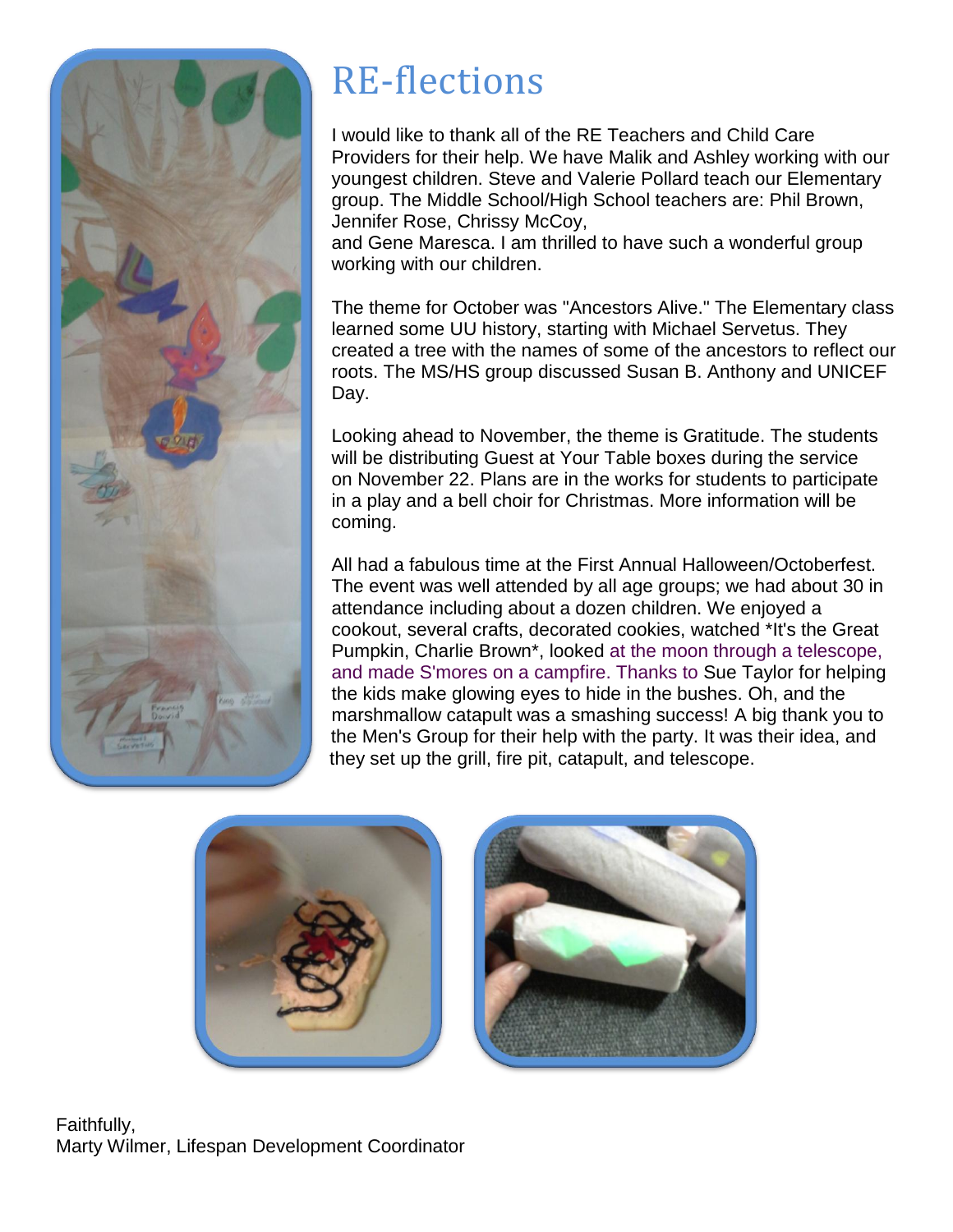### UUFCC GROWTH OPTIONS Robert Taylor, Treasurer

Five growth options are posted on the sanctuary wall and we are in the thick of discussing which approach best meets the program needs and financial capabilities of our growing congregation. Do we expand on our present site, buy another building, or build on a new site? There ain't no easy answer. A special Steering Committee has been appointed—including Mary Wolff, Frank Wilmer, Regina Renner and Gustavo Reynoso—to guide us through the discussions. The only thing we know for sure is that we need to make the best use of the space we have for at least a year or two, until a better, long term solution can be found.

We've run some numbers and it's not just an illusion, we really are a vibrant, growing congregation and nobody wants to put the brakes on a winning program. So, how much bigger can we expect to become?

- Over these last five years our roster of members and friends has grown from 124 to 154, about 4% per year.
- In five years, if the trend continues, we can expect to have a congregation of 190—not counting vacationers who attend a Sunday service or two while they're in town.
- Can we plan on that kind of growth to continue into the future? Will our growth level off?



• How big a sanctuary will we need—not just in the next couple of years, but ten, fifteen years out? How big a kitchen and fellowship hall? How many classrooms and offices?

Our best estimate is that we need a total of about 10,000 square feet to meet our needs, that's about twice what we have now. And then there's parking.

What we can afford?

- Our financial balance sheet is strong, with adequate reserves and a growing endowment.
- We've had a steady growth in pledge income with more people pledging, but we remain overly dependent on budget subsidies from the endowment and the generosity of a few aging benefactors.
- Yes, Charlotte County continues to be a retirement haven, but the well-to-do settle in Sarasota and Naples. Those who settle here are a more modest bunch, many on fixed income.

We need to be careful how much financial load we're willing and able to carry.

The capital needed to finance the option we choose will draw from three major sources: the endowment, gifts, and loans.

- The Endowment has assets of over \$350,000 which might be leveraged to help get the ball rolling.
- We'll need two to three times that amount, or more, to finance any of our options.
- What can we realistically expect in capital donations from our members and friends?
- How much debt can we carry and not overburden the operating budget with loan payments?
- Can we expand in phases as we raise the necessary financing?

As your treasurer, I will work with the Stewardship Committee and Board of Trustees to pull together more definitive numbers to better inform our decision making. Please lend your voice as we explore our options. Let your imaginations soar, but stay grounded in what we really need and what we can afford.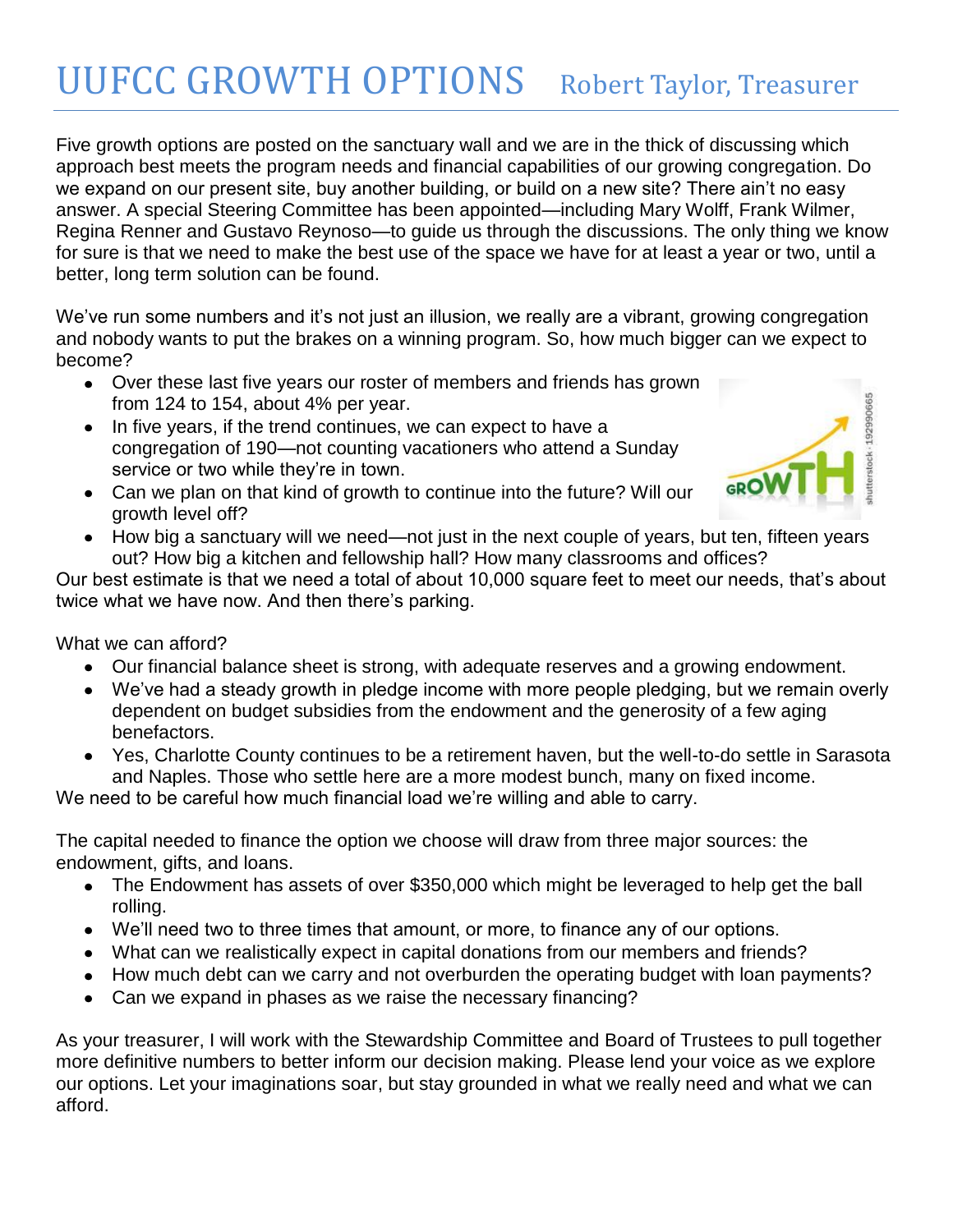### Notes from the Social Justice Committee

#### **Black Lives Matter**

The most stirring development at UUFCC this fall has been the focus on the Black Lives Matter movement and our participation in it. Meetings have been held. Draft documents have been drawn up relating to UU principles and witnessing, informative and educational outreach, safety concerns, liability issues, policies and procedures, and there have been lots of emails. Our members and friends are certainly coming up with ideas, sharing thoughts, and discussing views. Even a few passersby have voiced their opinions. The BLM banner on our front lawn has drawn a lot of attention. We also have BLM buttons available for individual action.



Once again our attention has been drawn to our principles. UUs have a long tradition of standing up and being counted. We all know that principles do not mean so much if there is no activity to put them into action. Deciding on how to do that on an individual and group basis is always a challenge. But act we must. As is so often repeated, "The only thing necessary for the triumph of evil is for good men to do nothing." Putting up the banner is but one step in what certainly will be a long process.

A related issue is the petition to have the Florida constitution amended to restore voting rights to former felons who have completed their sentences and are living crime-free lives. There is a concern to have sufficient signed petitions gathered before the end of this year to present the proposed amendment before the court. If you are a registered Florida voter, please find copies of the petition in the fellowship hall and sign one.

#### **Racial Justice Committee**

After a summer vacation, the Racial Justice Committee has resumed action. Myrna Charry has accepted the position of chair and meetings have begun. The first topic is on how to engage in constructive and positive dialogue with persons who are outspoken critics of social actions such as the Black Lives Matter movement or are just ambivalent. Training has started. Come help our RJC be a vital force in our congregation and our community. (article on next page)

#### **Earth Day 2016**

Bill Howat has taken on the challenge of organizing our Earth Day activities in 2016. We had our largest event last Spring with the participation of a large number of groups, organizations and

individuals. Art work was on display, musicians performed, booths were lined up across our back parking lot, vegetables were on sale, and vegetarian goodies too. Here is another opportunity to come and help focus on our home planet and its needs.

> Taking part in focusing our attention on matters affecting our lives and future on this earth has been our Climate Action Team headed by Jack Harkins. Each month on the fourth or last Saturday a meatless pot luck meal is shared by volunteers and a video on climate change issues is shown. Steps have been taken to reach out to our legislators to encourage them to take positive action.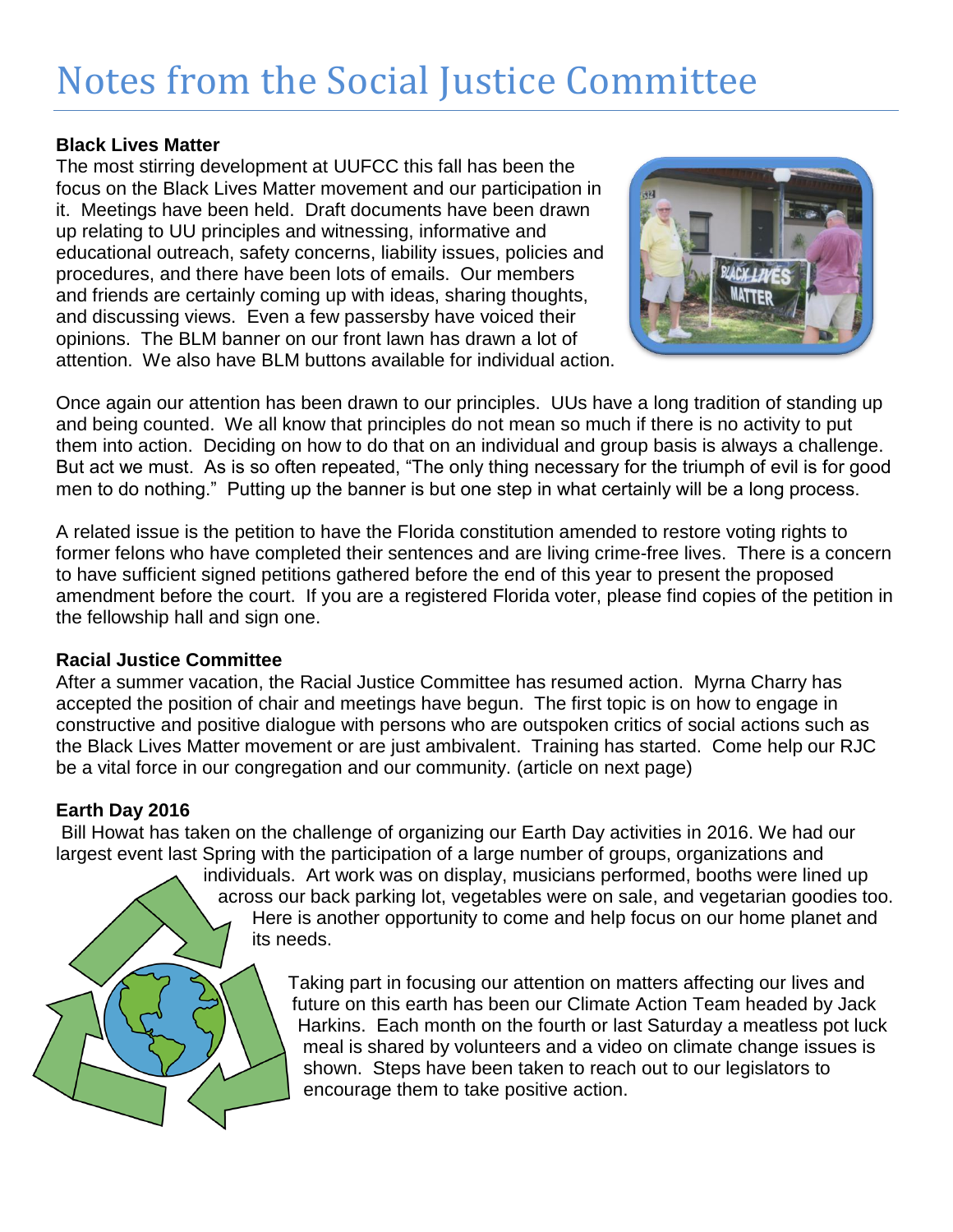#### **Legislative Action**

We have strengthened our relationship with UU Justice Florida in addressing issues such as prison reform. Our candlelight vigil in front of the Charlotte Correctional Institution has been shared with 44 UU congregations statewide. Justice Florida works with other organizations to bring about positive legislative action.

In a related matter, we have been monitoring the case of Jerome Evans locally. Court hearings have been attended. He and his family have been guests recently at our UUFCC. Mandatory sentencing laws are threatening years in prison for a harmless error by a former felon who has been living a positive life in our community for many years.

#### **Feeding the Homeless**

Under the guidance of Herb Levin, volunteers, including many of our youth, have stepped forward to package lunches once a month to feed 60 persons on a Saturday in conjunction with the Homeless Coalition. Also, volunteers have gone to the Homeless Coalition to serve meals. Sign-up sheets may be found in the fellowship hall. Contributions are needed to fund these efforts. A basket for this purpose is in the fellowship hall.

#### **SJC Meetings**

Meetings of the Social justice Committee are held on the second Sunday of each month. All are invited. Meetings of the Racial justice Committee, Climate Action Team, Earth Day and other SJC affiliates are held as needed.

### RACIAL JUSTICE COMMITTEE MEETS

The Racial Justice Committee met on Monday, October 19<sup>th</sup> with ten people in attendance. People shared why they were there, what their concerns are and what they want to accomplish. Some expressed thoughts about the Black Lives Matter sign and movement. Other thoughts that were shared included that



racism is a scourge that hurts everyone, stories about experiences with racism and fear for the safety of their children and personal desires to eliminate racism.

"The Listening Project" (groups of UUers appear in public carrying signs inviting people to talk about racism) was introduced as a means of interacting with the community and extending a hand to neighbors who might want to vent. There was a demonstration of how this technique works followed by a discussion of how and when to begin training. Ideas about safety and legality were exchanged and will be investigated further.

Another idea put forth was to gather the names of those who have been emailing the Fellowship regarding the Black Lives Matter sign and perhaps reaching out to these people to listen to their objections and/or ideas. The objective is to neutralize people, gain their respect, and possible transform their thinking.

The Black Lives Matter Curriculum from the Portland Oregon UU church was another avenue the group explored to gain further insight into this movement and generally into ways to combat and heal from racism.

The next meeting will be on Monday, November 16th at 5:30. For more information, Myrna Charry mcharry@earthlink.net.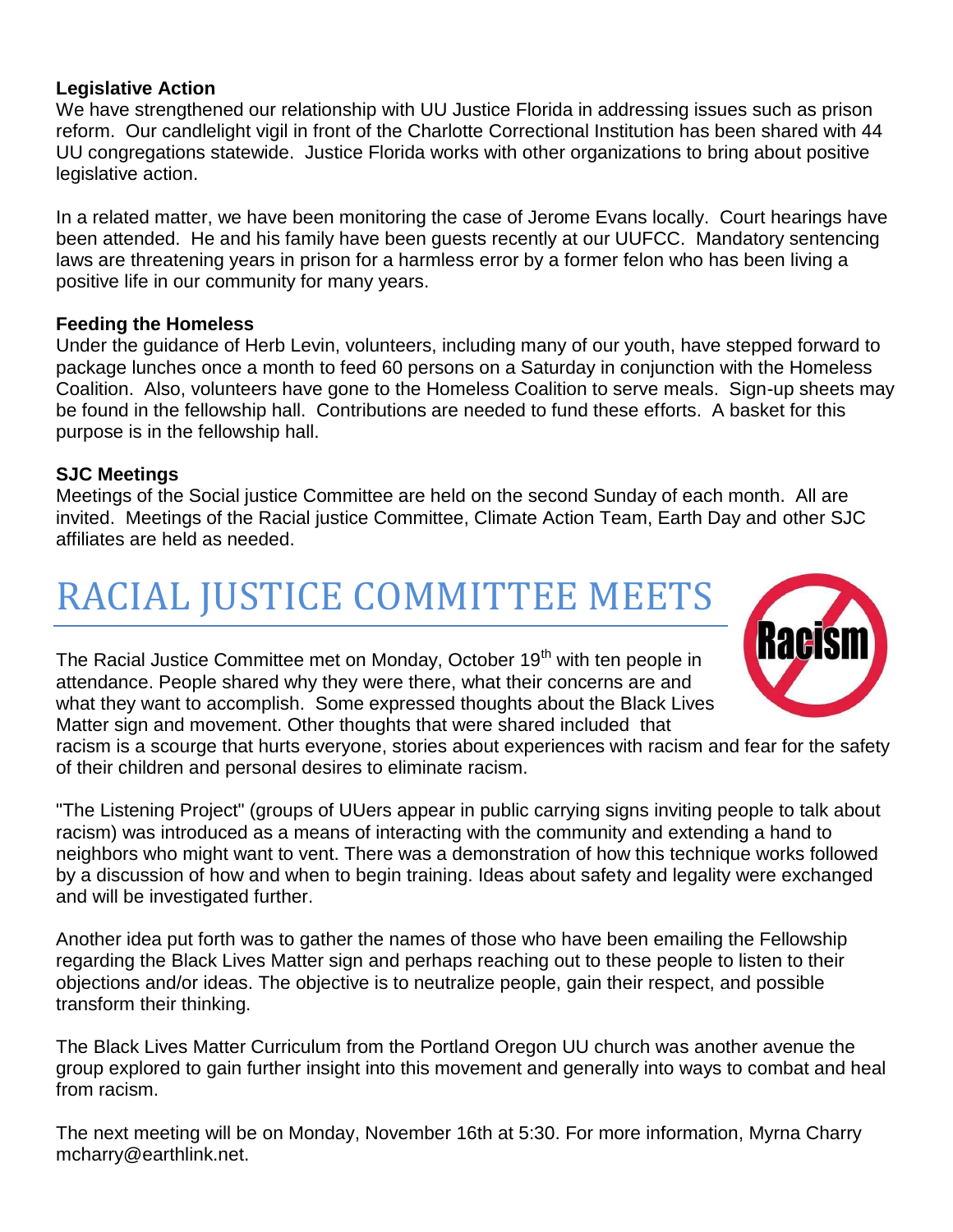

### Best wishes to the New Membership Support Coordinator Joani Mountain.

Congratulations and best wishes to Joani Mountain as she begins her new job as the Membership Support Coordinator. I know she will do a great job. She is organized, knowledgeable, thoughtful and an all round kind and welcoming person. Let's all give her the support she needs to do this most important job. And let's be sure to tell her how grateful we are that she has stepped up with her time, talent and good energy.

Gratefully, Diane Allen-Harkins

# ATTENTION ALL BOOK LOVERS

Do we have a club for you? The answer is emphatically yes! We hope to choose well written books but, beyond that, strive for variety of format, style, subject, old and new, and even length! Our discussions look seriously at various aspects of each book but are never dull (I swear). So come try us out!

We meet the last Wednesday of each month at 1:30pm. The exception is a combined November/December meeting in early December. By the time you read this, we will have discussed Henry James' classic novel about abusive parenting at our October meeting.

Our next meeting will be **Wednesday, December 9th** when we will be talking about **"Invisible Man"** by **Ralph Ellison**. This is a novel published in 1952 which describes the exploitation of "Negroes" by many "benevolent" White groups before the Civil Rights Era. It has been called The Greatest American Novel of the  $20<sup>th</sup>$  Century. I suspect there will be some dissent (perhaps vigorous) at our meeting.





The book for our January  $27<sup>th</sup>$  meeting is "Me Before You" by Jojo Moyes. This a powerful love story of two people who properly listen to each other.